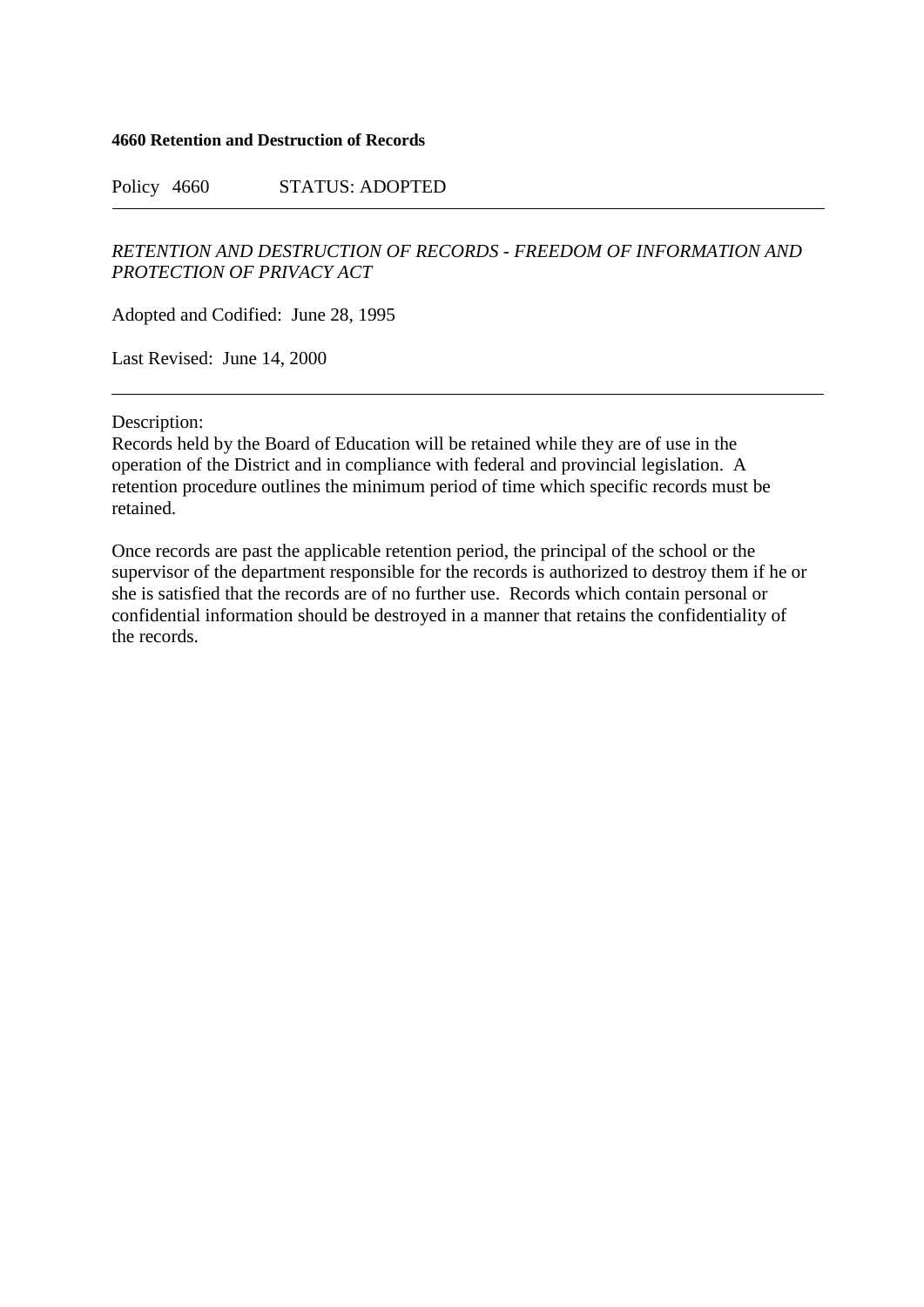## *RETENTION AND DESTRUCTION OF RECORDS - FREEDOM OF INFORMATION AND PROTECTION OF PRIVACY ACT*

Adopted and Codified: June 28, 1995

Last Revised: June 14, 2000

Description:

The following retention schedule outlines the minimum amount of time that School District 59 records must be retained and who is responsible for their retention and destruction.

| <b>Board Records</b>                                |                                              |  |
|-----------------------------------------------------|----------------------------------------------|--|
| <b>Responsibility: Secretary Treasurer's Office</b> |                                              |  |
| <b>Board Policy</b>                                 | Permanent unless repealed or replaced.       |  |
| Agendas of Regular and Special Board                | Permanent                                    |  |
| Meetings                                            |                                              |  |
| <b>List of Electors</b>                             | 2 years after the year of creation           |  |
| <b>Minutes</b>                                      | Permanent                                    |  |
| Notice of Meetings                                  | 1 year                                       |  |
| Oaths and Declaration of Trustees                   | For term of office                           |  |
| <b>School Trustee list</b>                          | While current                                |  |
| Debenture and By-law register                       | Permanent                                    |  |
| Debenture and coupons redeemed                      | 6 years after the year redeemed              |  |
| <b>Contracts with Senior District Staff</b>         | 6 years after the year employee leaves       |  |
| Employee WCB forms                                  | 6 years after the year employment cease      |  |
|                                                     |                                              |  |
| <b>Communications/Information and Privacy</b>       |                                              |  |
| <b>Responsibility: Communications Office</b>        |                                              |  |
| Freedom of Information Request                      | 2 years after the calendar year of creation  |  |
| Requests to Review Freedom of                       | 5 years after investigation, review, inquiry |  |
| Information decisions                               | or adjudication is complete and order has    |  |
|                                                     | been issued                                  |  |
| Freedom of Information requests to correct          | 2 years after the personal information has   |  |
| personal information                                | been updated, annotated, or request has      |  |
|                                                     | been transferred to another public body      |  |
| Annual Report as required by the School             | Permanent                                    |  |
| Act                                                 |                                              |  |
| District publications and newsletters               | 6 years following publication                |  |
|                                                     |                                              |  |
| <b>Facilities Records</b>                           |                                              |  |
| <b>Responsibility: Secretary Treasurer's Office</b> |                                              |  |
| Rental of facilities                                | 1 year after the year of rental              |  |
| Appraisal and inventory records                     | 6 years after the year of asset disposal     |  |
| Authorization for expenditure of capital            | 6 years after the year capital plan          |  |
| funds                                               | completed                                    |  |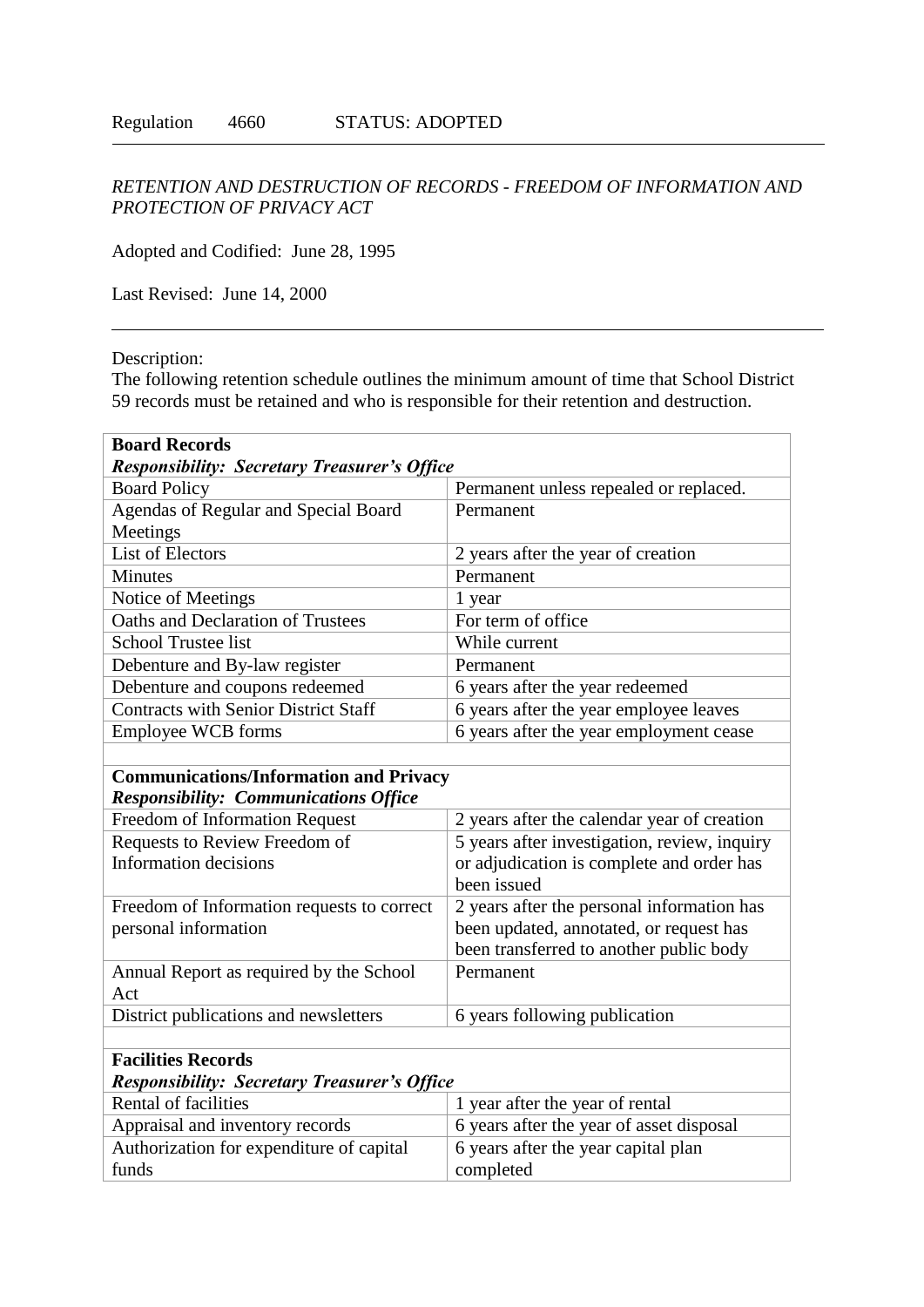| Land titles, deeds and plans                                | 6 years after the year of asset disposal                                |
|-------------------------------------------------------------|-------------------------------------------------------------------------|
| Mortgages and leases                                        | 6 years after expiration of term                                        |
| Referenda Data (subsequent changes,                         | 6 years after the year of asset disposal                                |
| orders-in-council, etc.)                                    |                                                                         |
| Building plans and specifications (with                     | 6 years after the year of asset disposal                                |
| related changes, guarantees, bonds, liens                   |                                                                         |
| and valuable correspondence)                                |                                                                         |
|                                                             |                                                                         |
|                                                             |                                                                         |
| <b>Financial Records</b>                                    |                                                                         |
| <b>Responsibility: Finance Department</b>                   |                                                                         |
| Annual budget and summary supporting                        | Permanent                                                               |
| documents                                                   |                                                                         |
| <b>Auditor's Reports</b>                                    | Permanent                                                               |
| Cancelled cheques                                           | 6 years after the year of creation                                      |
| Cheque duplicates, invoices, requistions,                   | 6 years after the year of creation                                      |
| purchase orders                                             |                                                                         |
| <b>Employee Travel Claims</b>                               | 6 years after the year of creation                                      |
| Ministry of Education financial                             | Permanent                                                               |
| information reports                                         |                                                                         |
| General Ledger                                              | Permanent                                                               |
| Invoices billed                                             | 6 years after the year of creation                                      |
| Subsidiary ledgers and journals                             | 6 years after the year of creation                                      |
| Receipts issued                                             | 6 years after the year issued                                           |
| Bank statement, debit and credit notes                      | 6 years after the year of creation                                      |
| Deposit books<br>Loans, authorization                       | 6 years after the year of creation                                      |
| Loans, cancelled notes                                      | 6 years or term of loan, if longer                                      |
|                                                             | 6 years after the year of creation<br>1 year after the year of creation |
| Stop payment orders                                         |                                                                         |
| <b>General Records</b>                                      |                                                                         |
| <b>Responsibility: Each Department Manager or Principal</b> |                                                                         |
| General correspondence                                      | 2 years after the year of creation                                      |
|                                                             |                                                                         |
| <b>Personnel Records</b>                                    |                                                                         |
| <b>Responsibility: Personnel Manager</b>                    |                                                                         |
| Applications and job competitions                           | 1 year after position is filled                                         |
| Collective Agreements with Unions                           | Permanent                                                               |
| Contracts with individual employees                         | 6 years after the year employee leaves                                  |
|                                                             | district                                                                |
| <b>Employee files</b>                                       | 6 years after the year employee leaves                                  |
|                                                             | district                                                                |
| <b>First Aid Certification</b>                              | 6 years after the year employee leaves                                  |
|                                                             | district                                                                |
| Leave records                                               | 6 years after the year employee leaves                                  |
|                                                             | district                                                                |
| Individual grievance files                                  | Permanent                                                               |
| Letters of discipline                                       | According to collective agreement or 6                                  |
|                                                             | years after the year employee leaves the                                |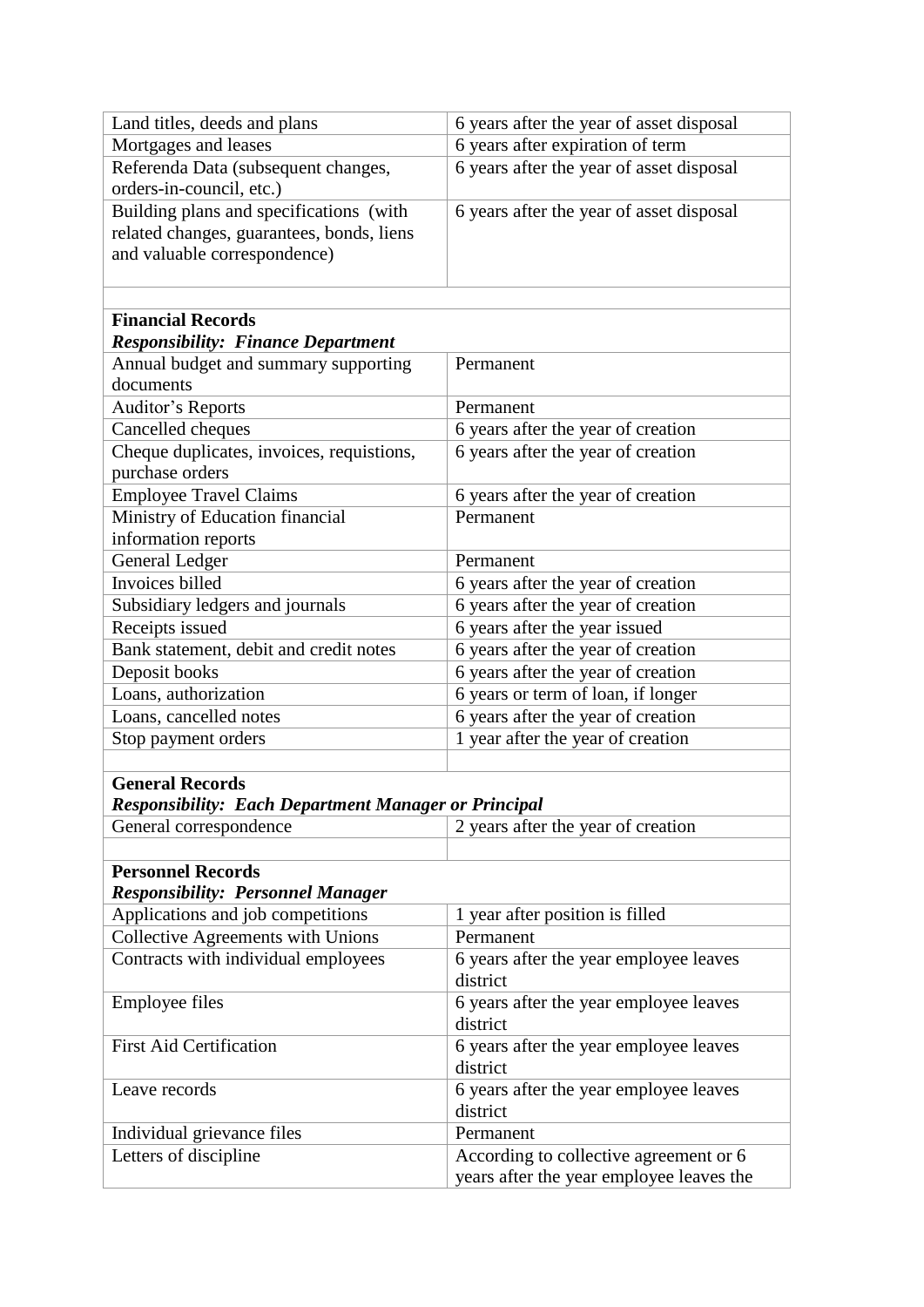|                                                      | district                                   |
|------------------------------------------------------|--------------------------------------------|
| Personnel File                                       | 6 years after the year employment ceases   |
| Reference checks                                     | 1 year after position is filled            |
| <b>Seniority Lists</b>                               | Permanent                                  |
| <b>Support Staff Subs</b>                            | 1 year                                     |
| <b>Unsolicited resumes</b>                           | 6 months                                   |
| Violent incident reports                             | 6 years after the year of creation         |
|                                                      |                                            |
| <b>Information Systems</b>                           |                                            |
| <b>Responsibility: Assistant Secretary Treasurer</b> |                                            |
| User ID's                                            | When user is removed from the system       |
| <b>System Problem-Tracking</b>                       | When user is removed from the system       |
|                                                      |                                            |
| <b>Insurance Records</b>                             |                                            |
| <b>Responsibility: Assistant Secretary Treasurer</b> |                                            |
| <b>Incident Reports</b>                              | 1 year or until finalized                  |
| Claims                                               | 6 years after claim settled for adults; 2  |
|                                                      | years after age of majority is reached for |
|                                                      | individuals under 19 years.                |
|                                                      |                                            |
| <b>Insurance Policies</b>                            | Permanent                                  |
|                                                      |                                            |
| <b>Payroll Records</b>                               |                                            |
| <b>Responsibility: Assistant Secretary Treasurer</b> |                                            |
| Employee payroll register                            | 6 years after the year employee leaves     |
|                                                      | district                                   |
| Employee attendance records                          | 6 years after the year employment ceases   |
| Payroll benefits                                     | 6 years after the year employment ceases   |
| Payroll deductions                                   | 6 years after the year employment ceases   |
|                                                      |                                            |
| <b>Purchasing Records</b>                            |                                            |
| <b>Responsibility: Budget Managers</b>               |                                            |
| Quotations and relative correspondence               | 6 years after the year of creation         |
| Requisitions and purchase orders                     | 6 years after the year of creation         |
| Purchasing contracts                                 | 6 years after the year of creation         |
|                                                      |                                            |
| <b>Student Records</b>                               |                                            |
| <b>Student Information System Data</b>               | Permanent                                  |
| Responsibility: Assistant Superintendent             |                                            |
| <b>Permanent Record Cards</b>                        | Permanent                                  |
| Responsibility: Schools                              |                                            |
| <b>Attendance Reports and Registers</b>              | Useful life of the record. Absences are    |
| Responsibility: Schools                              | summarized on the permanent record.        |
| <b>Cross Boundary Attendance Requests</b>            | 1 year after decision is made about the    |
| Responsibility: Director of Instruction              | request                                    |
| Provincial Scholarships and District                 | 6 years                                    |
| Awards                                               |                                            |
| Responsibility: Assistant Superintendent             |                                            |
| Senior Secondary School Statement                    | Permanent                                  |